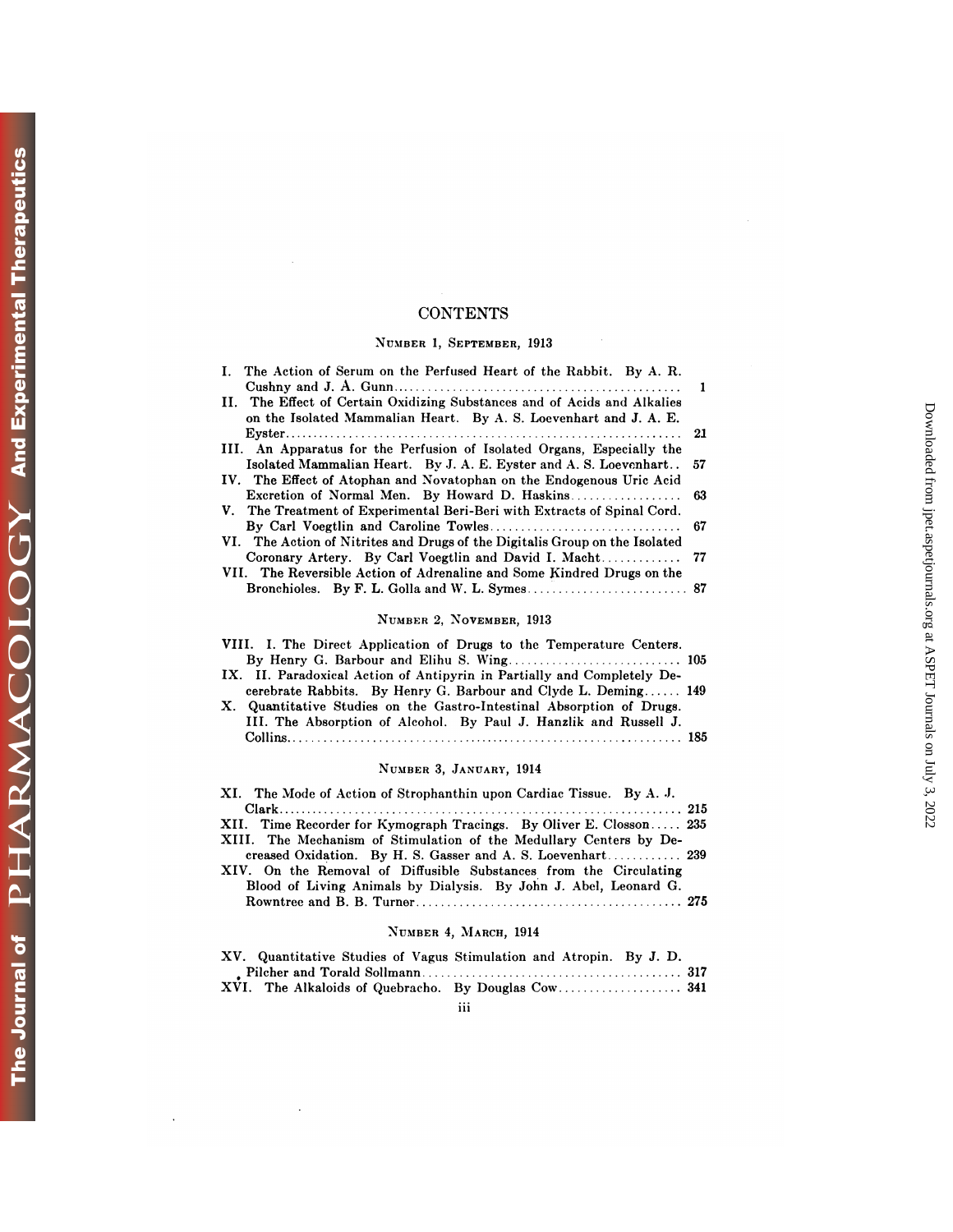### **1V** CONTENTS

| iv | <b>CONTENTS</b>                                                                                                                           |  |
|----|-------------------------------------------------------------------------------------------------------------------------------------------|--|
|    | XVII. Observations on the Changes in the Circulatory System in Periodic                                                                   |  |
|    |                                                                                                                                           |  |
|    | XVIII. The Calibration of the Waller Gas Balance and the Connell Anaes-                                                                   |  |
|    | XIX. The Determination of the Anaesthetic Tension of Ether Vapor in<br>Man, with Some Theoretical Deductions Therefrom, as to the Mode of |  |
|    | Action of the Common Volatile Anaesthetics. By Walter M. Boothby. 379                                                                     |  |
|    | XX. Two Types of Periodic Respiration Due to Morphin. By Henry G.                                                                         |  |
|    | Barbour.                                                                                                                                  |  |

# **NUMBER** 5, **MAY,** 1914

| NUMBER 5. MAY, 1914                                                                                                                                |  |
|----------------------------------------------------------------------------------------------------------------------------------------------------|--|
| XXI. On the Action of Muscarine on the Electrical Response of the Heart.                                                                           |  |
|                                                                                                                                                    |  |
| XXII. The Swelling of Colloids and Hydrogen Ion Concentration. By                                                                                  |  |
| Lawrence J. Henderson, Walter W. Palmer, and L. H. Newburgh 449<br>XXIII. The Site of the Action of Strychnine. By Hugh McGuigan and               |  |
|                                                                                                                                                    |  |
| XXIV. The Action of Certain Drugs on the Bronchioles. By D. E. Jackson 479<br>XXV. Scientific Proceedings of the American Society for Pharmacology |  |
|                                                                                                                                                    |  |

### NUMBER 6, **JULY,** 1914

| $\cdots$ contribute a formalling of the finicitoric correct for a member of $\mathbf{y}$                                                            |     |
|-----------------------------------------------------------------------------------------------------------------------------------------------------|-----|
| NUMBER 6, JULY, 1914                                                                                                                                |     |
| XXVI. The Action of Certain Drugs on the Uterus of the Guinea-Pig and                                                                               |     |
| of the Rat. By James A. Gunn and John W. C. Gunn 527                                                                                                |     |
| XXVII. The Effect on the Respiration of Altered Vascular Conditions in                                                                              |     |
|                                                                                                                                                     |     |
| XXVIII. The Solubility of Lead Sulphide Ores and of Lead Sulphide in                                                                                |     |
| Human Gastric Juice. By A. Woelfel and A. J. Carlson 549                                                                                            |     |
| XXIX. Effects of Chloroform and of Ether Anesthesia on the Protein Con-                                                                             |     |
|                                                                                                                                                     |     |
| XXX. A New Standard for the Determination of the Strength of Pituitary                                                                              |     |
|                                                                                                                                                     |     |
| XXXI. Experiments on the Cardiac Action of Camphor. By O. H. Plant. 571<br>XXXII. A Note on the Efficiency of the Knowlton-Starling Isolated Heart- |     |
| Lung Preparation for Testing the Cardiac Action of Drugs. By O. H.                                                                                  | 603 |
| XXXIII. On the Removal of Diffusible Substances from the Circulating<br>Blood of Living Animals by Dialysis. II. Some Constituents of the           |     |
| Blood. By John J. Abel, Leonard G. Rowntree and B. B. Turner 611<br>XXXIV. Plasma Removal with Return of Corpuscles (Plasmaphaeresis).              |     |
| By John J. Abel, L. G. Rowntree and B. B. Turner 625                                                                                                |     |

 $\bullet$ 

 $\ddot{\phantom{1}}$ 

 $\sim 10$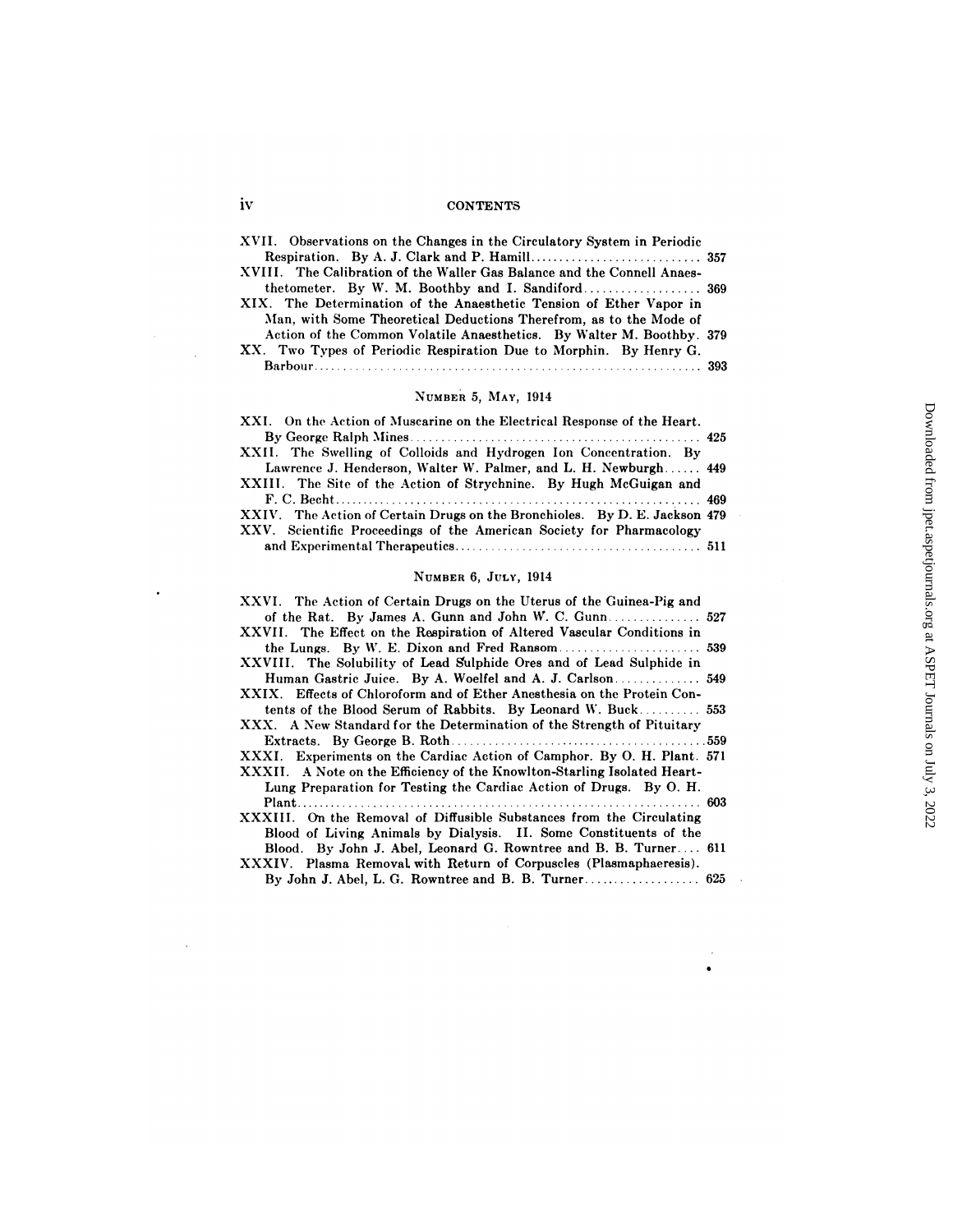# ILLUSTRATIONS

 $\sim 100$ 

 $\mathcal{L}^{\text{max}}_{\text{max}}$ 

| <b>ILLUSTRATIONS</b>                                                          |     |                                                                     |
|-------------------------------------------------------------------------------|-----|---------------------------------------------------------------------|
|                                                                               | 5   |                                                                     |
|                                                                               | 7   |                                                                     |
|                                                                               | 9   |                                                                     |
| Continuation of experiment from which figure 3 was taken $(Fig, 4)$           | 10  |                                                                     |
|                                                                               | 41  |                                                                     |
|                                                                               | 43  |                                                                     |
|                                                                               | 45  |                                                                     |
|                                                                               | 47  |                                                                     |
|                                                                               | 49  |                                                                     |
|                                                                               | 51  |                                                                     |
|                                                                               | 53  |                                                                     |
|                                                                               | 55  |                                                                     |
| Apparatus for the perfusion of isolated organs especially the mammalian       |     | Downloaded from jpet.aspetjournals.org at ASPET Journals on July 3, |
|                                                                               | 58  |                                                                     |
| Apparatus for the perfusion of isolated organs especially the mammalian heart |     |                                                                     |
|                                                                               | 60  |                                                                     |
|                                                                               | 84  |                                                                     |
|                                                                               | 84  |                                                                     |
|                                                                               | 84  |                                                                     |
|                                                                               | 85  |                                                                     |
|                                                                               | 85  |                                                                     |
|                                                                               | 85  |                                                                     |
|                                                                               | 85  |                                                                     |
|                                                                               | 85  |                                                                     |
|                                                                               | 86  |                                                                     |
|                                                                               | 86  |                                                                     |
|                                                                               | 86  |                                                                     |
|                                                                               | 86  |                                                                     |
| First line, spontaneous respiration (plethysmograph) (Fig. 1)                 | 89  |                                                                     |
| First line, respiratory tracing, from tambour on abdomen $(Fig. 2)$           | 91  |                                                                     |
| Lateral tracheal pressure showing constriction of air-way from 5 mg. of pilo- |     |                                                                     |
|                                                                               | 93  |                                                                     |
| Lateral tracheal (upper line) and carotid pressures of cat, under artificial  |     |                                                                     |
|                                                                               | 94  |                                                                     |
| Plethysmographic record of lungs of rabbit, under insufflation thirty times   |     |                                                                     |
| a minute, showing bronchiolar constriction by adrenaline $(Fig. 5)$           | 95  |                                                                     |
| Plethysmographic record of cat's lungs (upper line), lateral trachea, pres-   |     |                                                                     |
|                                                                               | 96  |                                                                     |
| A constriction of air-way by epinine $(1.0 \text{ mg.})$ (Fig. 7)             | 97  |                                                                     |
| Lateral tracheal and carotid pressures (Fig. 8)                               | 98  |                                                                     |
| Simultaneous records of lateral tracheal pressure (upper tracing) and of      |     |                                                                     |
|                                                                               | 101 |                                                                     |
| v                                                                             |     |                                                                     |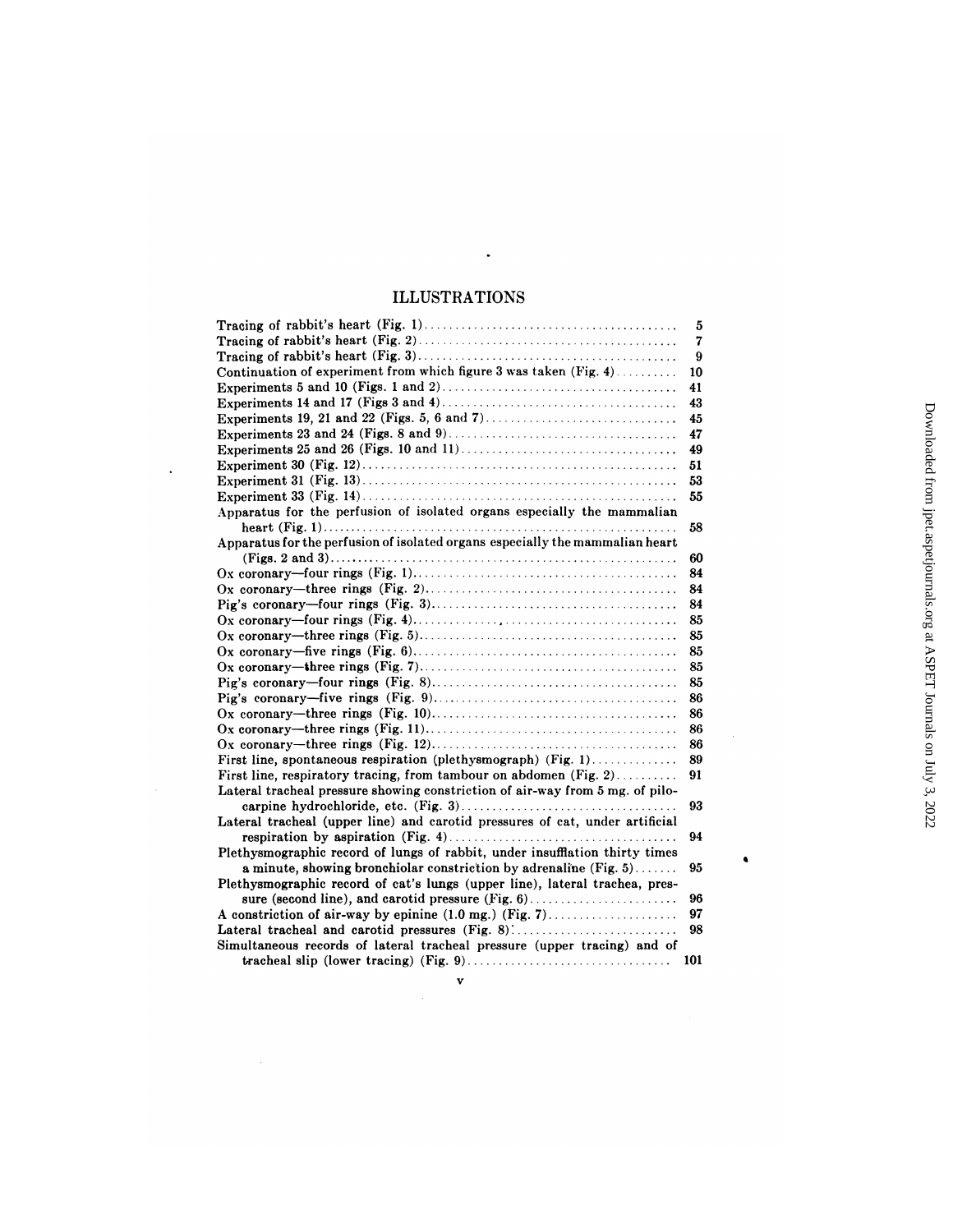$\mathcal{L}^{\text{max}}_{\text{max}}$ 

| VÌ<br><b>ILLUSTRATIONS</b>                                                                                                                                                                            |     |
|-------------------------------------------------------------------------------------------------------------------------------------------------------------------------------------------------------|-----|
| Rabbit T. 10. 0.01 gram chloral in brain reduces body temperature (Fig. 1).120<br>Rabbit T. 13. Difference between 0.002 and 0.02 gram chloral in brain                                               |     |
| Rabbit T. 21. 0.017 gram chloral and 0.04 gram antipyrin in brain (Fig. 3) 124<br>Rabbit T. 12. 0.04 gram antipyrin in brain first day after "heat puncture"                                          |     |
| Rabbit T. 24. 0.04 gram antipyrin in brain first day after orbital puncture                                                                                                                           |     |
| Rabbit T. 56. 0.001 gram quinin in brain more effective than 0.004 gram                                                                                                                               |     |
| Rabbit T. 57. 0.001 and 0.002 gram caffein during puncture hyperthermia                                                                                                                               |     |
| Rabbit T. 51. Caffein, quinin, epinephrin and antipyrin in brain after a                                                                                                                              |     |
| Rabbit T. 43. Beta-tetrahydronaphtylamin in brain causing sharp temper-<br>ature rise, other symptoms and death (Fig. 9) 142                                                                          |     |
| Rabbit T. 11. Temperature curve after removal of right cerebrum and<br>corpus striatum, showing antipyrin rise (Fig. 1) 157                                                                           |     |
| Rabbit T. 18. Antipyrin rise second day after removal of cerebrum and                                                                                                                                 |     |
| Rabbit T. 25. Antipyrin and quinin after removal of cerebrum and corpus                                                                                                                               |     |
| Rabbit T. 4. Antipyrin two days after a puncture which resulted in a sub-                                                                                                                             |     |
| Rabbit T. 19. Antipyrin reduces temperature of partially decerebrate<br>rabbit which had had no hypopyrexia (Fig. 5) 169<br>Rabbit T. 47. Antipyrin after complete decerebration including basal gan- |     |
| Rabbit T. 48. No antipyrin after same operation 175                                                                                                                                                   |     |
| Action of strophanthin upon the freshly excised heart (Fig. 1) 218<br>Action of minimal lethal concentration of strophanthin upon the frog's                                                          |     |
| Action of strophanthin upon the freshly excised heart of a frog in good con-                                                                                                                          |     |
| Action of strophanthin upon the freshly excised heart of a frog in good con-                                                                                                                          |     |
| Action of strophanthin upon the frog's heart in the presence of acid (Fig. 5). 224                                                                                                                    | 221 |
| Action of strophanthin upon the frog's heart in alkaline Ringer $(C^{\pi} = 10^{-8.7})$                                                                                                               |     |
| Action of strophanthin upon the hypodynamic heart of the frog (Fig. 9) 229                                                                                                                            |     |
| Action of strophanthin upon the hypodynamic heart of the frog (Fig. 10). 230<br>Time recorder for kymograph tracings (Fig. A) 236                                                                     |     |
|                                                                                                                                                                                                       |     |
|                                                                                                                                                                                                       |     |

 $\ddot{\phantom{0}}$ 

 $\bar{\beta}$ 

 $\bullet$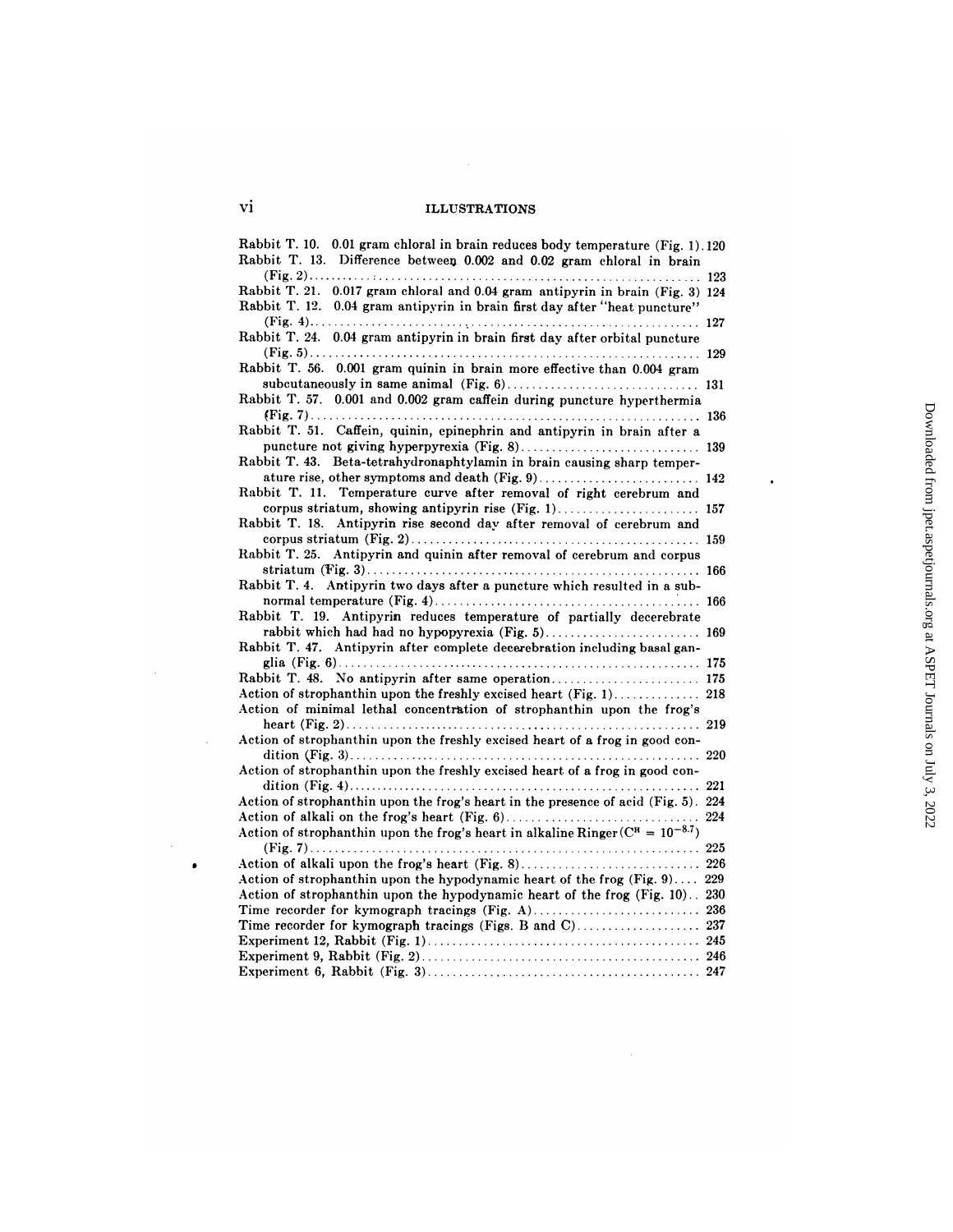$\ddot{\phantom{a}}$ 

 $\sim$   $\sim$ 

 $\bullet$ 

 $\mathcal{L}^{\text{max}}_{\text{max}}$ 

| <b>ILLUSTRATIONS</b>                                                            | vii |
|---------------------------------------------------------------------------------|-----|
|                                                                                 |     |
| Experiment 23.                                                                  |     |
|                                                                                 |     |
| Experiment 33.                                                                  |     |
|                                                                                 |     |
|                                                                                 |     |
| Perspective view of vivid diffusion apparatus; earlier form with sixteen tubes  |     |
|                                                                                 |     |
|                                                                                 |     |
|                                                                                 |     |
|                                                                                 |     |
|                                                                                 |     |
| View of proximal end of thirty-two-tube apparatus from outside (Fig. 6) 290     |     |
| Diagrammatic representation of branching of eight-fold distribution tubes of    |     |
|                                                                                 | 291 |
| Diagrammatic plan of largest apparatus, with one hundred and ninety-two         |     |
|                                                                                 |     |
| Small type of apparatus for individual organs (Figs. 10 and 11). 294            |     |
|                                                                                 |     |
|                                                                                 |     |
| Experiment 10. "Submaximal" summation (Fig. 3) 322                              |     |
| Experiment XI. Variability of response of the vagi to stimulation (Fig. 4). 328 |     |
|                                                                                 |     |
| Experiment II. Vagus response to increase in current after atropin (Fig. 6) 333 |     |
| Experiment III. The slight effect of increased current after nearly com-        |     |
|                                                                                 | 334 |
| Rabbit; urethane, respiratory movements recorded by an isolated slip of         |     |
|                                                                                 |     |
| Cat; urethane; respiratory movements; blood-pressure; base-line (Fig. 2) 343    |     |
| Isolated rabbit's heart perfused with Locke's solution (Fig. 3) 347             |     |
|                                                                                 |     |
| Isolated rabbit's heart twenty minutes after commencement of perfusion          |     |
|                                                                                 | 349 |
| Isolated rabbit's heart two hours after commencement of perfusion with          |     |
|                                                                                 |     |
|                                                                                 |     |
|                                                                                 |     |
| Cat; urethane; Blood-pressure; base-line (Fig. 9)                               | 353 |
| Cat; pithed intestinal movements recorded by Trendelenberg's apparatus          |     |
|                                                                                 |     |
| Cat; pithed; intestinal movements recorded as in figure 10 (Fig.11) 354         |     |
|                                                                                 | 359 |
|                                                                                 | 359 |
| Curve showing the changes in the blood pressure, Case III $(Fig. 3)$            | 363 |
| Curve showing the changes in the blood pressure, Case IV (Fig. $4$ ) 363        |     |
|                                                                                 | 381 |
|                                                                                 | 383 |
|                                                                                 |     |

 $\frac{1}{\sqrt{2}}$  ,  $\frac{1}{\sqrt{2}}$ 

 $\ddot{\phantom{0}}$ 

 $\mathcal{A}$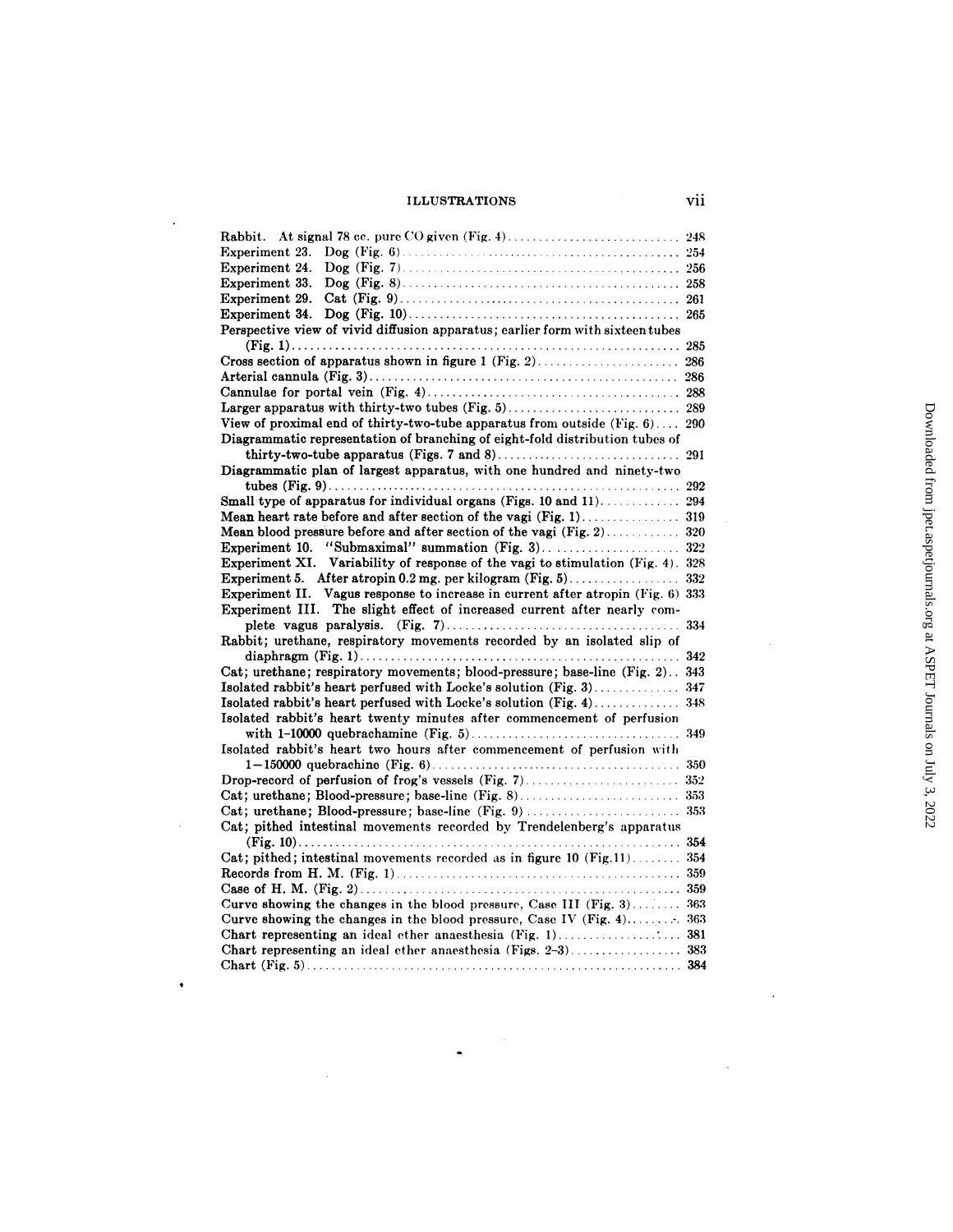| viii<br><b>ILLUSTRATIONS</b>                                                                                                                |     |
|---------------------------------------------------------------------------------------------------------------------------------------------|-----|
|                                                                                                                                             |     |
|                                                                                                                                             | 385 |
|                                                                                                                                             |     |
|                                                                                                                                             |     |
| Cat, ether. Twenty minutes later. Experiment 24 (Fig. 2) 400                                                                                |     |
|                                                                                                                                             |     |
| Cardiac type of periodic respiration. Experiment 16 (Fig. 4) 406                                                                            |     |
| Cardiac type of periodic respiration. Experiment 22 (Fig. 5) 406<br>Cardiac type of periodic respiration, after brain injury. Experiment 21 |     |
|                                                                                                                                             | 407 |
| Apnea following brain injury. Experiment 22 (Fig. 7) 410                                                                                    |     |
| Exposed heart showing asphyxia and recovery. Experiment 28 (Fig. 8) 411                                                                     |     |
| Cardiac type of periodic respiration after morphin. Experiment 35 (Fig. 9). 412                                                             |     |
|                                                                                                                                             |     |
| Apnea and beginning periodic respiration after two doses of 0.02 gram mor-                                                                  |     |
|                                                                                                                                             |     |
| Periodic respiration reinduced by occlusion of trachea between the two marks.                                                               |     |
|                                                                                                                                             |     |
|                                                                                                                                             |     |
| Vasomotor type of periodic respiration, after 0.06 gram morphin. Experi-                                                                    |     |
|                                                                                                                                             |     |
| Vasomotor type of periodic respiration. Experiment 46 (Fig. 15) 418                                                                         |     |
|                                                                                                                                             |     |
|                                                                                                                                             |     |
|                                                                                                                                             |     |
|                                                                                                                                             |     |
|                                                                                                                                             |     |
|                                                                                                                                             |     |
| Apparatus for artificial (aspiration) respiration (Fig. 1) 481                                                                              |     |
|                                                                                                                                             |     |
| Pithed dog.                                                                                                                                 |     |
| Pithed dog.                                                                                                                                 |     |
| Pithed dog.                                                                                                                                 |     |
| Pithed dog.                                                                                                                                 |     |
|                                                                                                                                             |     |
| Anaesthetised pregnant guinea-pig, uterus in situ (Fig. 1) 530                                                                              |     |
|                                                                                                                                             |     |
|                                                                                                                                             |     |
|                                                                                                                                             |     |
|                                                                                                                                             |     |
|                                                                                                                                             |     |
|                                                                                                                                             |     |
|                                                                                                                                             |     |
|                                                                                                                                             |     |
|                                                                                                                                             |     |
|                                                                                                                                             |     |
| Diagrammatic representation of apparatus for heart-lung preparation (Fig.                                                                   |     |
|                                                                                                                                             |     |
| Heart-lung preparation of cat with suction inspiration (Fig. 6) 545                                                                         |     |
|                                                                                                                                             |     |

 $\ddot{\phantom{0}}$ 

 $\sim 10$ 

 $\sim$ 

 $\bullet$ 

 $\sim 10^{-11}$ 

 $\mathcal{A}$ 

 $\sim$   $\sim$